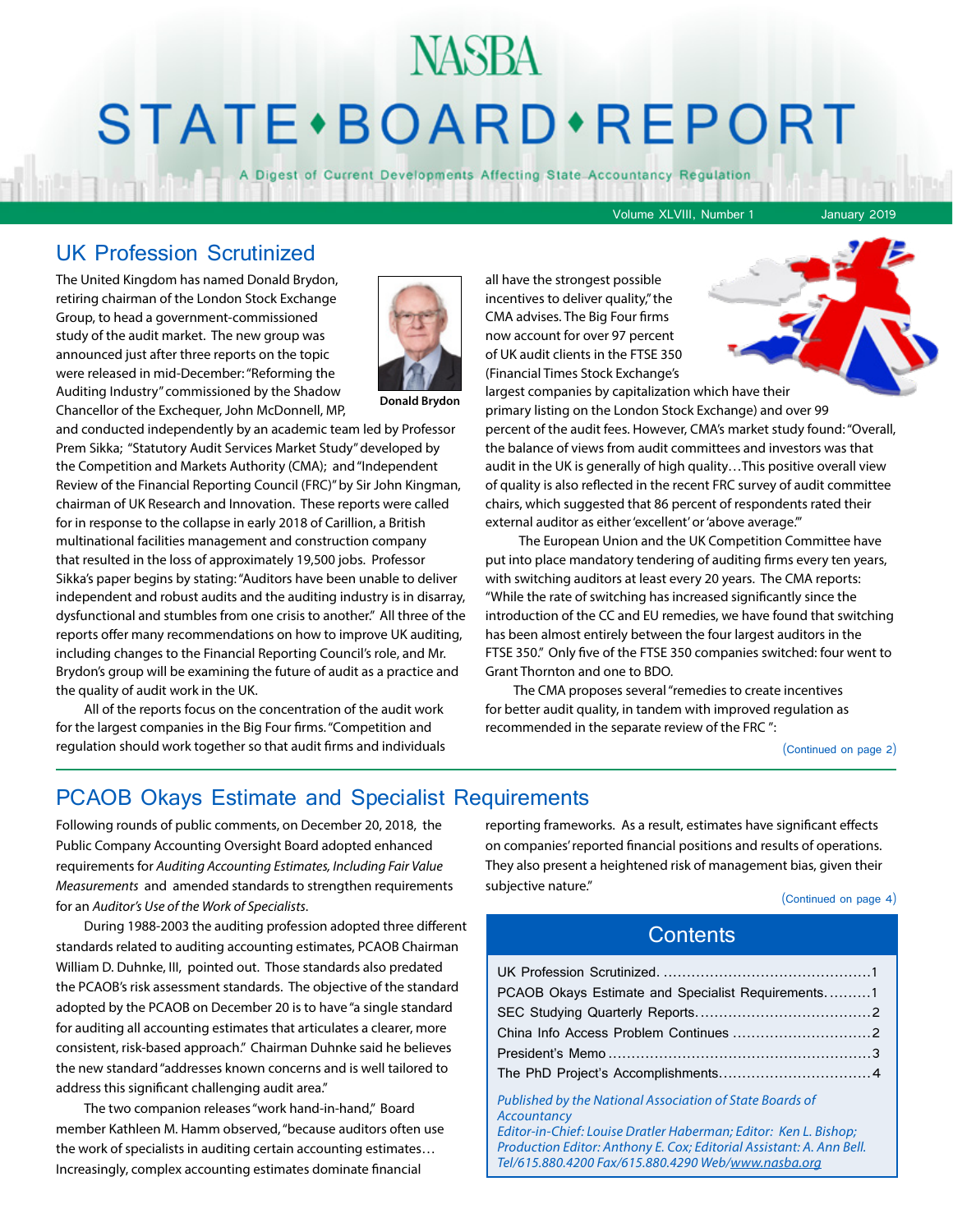### <span id="page-1-0"></span>SEC Studying Quarterly Reports

The public is being asked to comment on how the Securities and Exchange Commission can enhance, or at a minimum maintain, the investor protection attributes of quarterly reporting while reducing the associated administrative and other burdens on reporting companies. On December 19 the SEC issued a "Request for Comment on Earnings Releases and Quarterly Reports" [File No. 57-26-18],



which has a 90-day comment period after the date it is published in the Federal Register. Specifically, the SEC is asking for comments on the nature and timing of the disclosures that companies are required to provide in their quarterly reports filed on Form 10-Q, including when the disclosure requirements overlap with disclosures the companies voluntarily provide as an earnings

release furnished on Form 8-K. The Commission is also requesting comments on whether there should be flexibility as to the frequency of periodic reporting, and how the existing periodic reporting system, earnings releases and earnings guidance may affect corporate decision making.

While Canada, Hong Kong and Japan have quarterly reporting requirements similar to those in the U.S., the European Union and other jurisdictions have recently developed different requirements

to address concerns about the frequency of reporting, the SEC notes. The Commission reports there was a 2017 study that found when the United Kingdom no longer required companies to quarterly report, there was no significant difference between the levels of corporate investment in the UK companies that stopped quarterly reporting and those that continued quarterly reporting.

Among the questions being posed by the SEC are: •"What is the impact of the auditor review requirement of quarterly financial information on investors, companies, and other market participants?"

•"Do investors value the independent auditor review of quarterly financial information? Why or why not?"

•"Does the auditor review requirement have a relationship to the cost of capital for companies? If so, how?"

•"To what extent are auditors involved with earnings releases? Does such involvement or the auditor review of the quarterly financial statements contribute to any delay between publication of an earnings release and the filing of a Form 10-Q?"

SEC Chairman Jay Clayton stated: "We recognize the importance of this information to well-functioning and fair capital markets. We also recognize the need for companies and investors to play for the long term. Our rules should reflect these realities." $\blacklozenge$ 

### China Info Access Problem Continues

Despite the Public Company Accounting Oversight Board's having arranged cooperative agreements with foreign regulators to share inspection results, it has not been able to inspect the audit work and practices of PCAOB-registered auditing firms in China with respect to their audit work of US-listed companies with operations in China. On December 7, SEC Chairman Jay Clayton, SEC Chief Accountant Wes Bricker and PCAOB Chair William D. Duhnke, III, released a joint statement that announced the PCAOB is facing obstacles in inspecting the principal auditor's work for 224 US-listed companies (with \$1.8 trillion combined market capitalization).

While there are information barriers in multiple jurisdictions, the SEC and PCAOB leaders state that they believe the resolution

of issues with China are the most significant to investors. They observe that despite the SEC and PCAOB having sought constructive dialogues with Chinese officials over recent years, they have not made satisfactory progress. The statement concludes: "…we note that, depending on various facts and circumstances, including company-specific considerations, if significant information barriers persist, remedial actions involving US-listed companies may be necessary or appropriate. In the past, remedial measures have included, as examples, requiring affected companies to make additional disclosures and placing additional restrictions on new securities issuances." $\blacklozenge$ 

### UK Profession Scrutinized (Continued from page 1)

- 1. Close scrutiny of audit appointment and management by the regulator, to secure audit committees' accountability and independence from companies.
- 2. FTSE 350 audits should be carried out jointly by two firms, at least one of which is outside the Big Four. As an alternative, a market share cap.
- 3. Firms' audit and non-audit businesses should be split into clearly defined separate operating entities, with separate management, accounts and remuneration, but with the ability to remain under the same organizational umbrella.
- 4. Peer review of audits should be commissioned by and reported to the regulator.

The review of the FRC by Sir John Kingman offers 83 recommendations beginning with: "The FRC should be replaced as soon as possible with a new independent regulator with clear statutory powers and objectives. It should be named the Audit, Reporting and Governance Authority." This new body would be accountable to Parliament and receive a remit letter at least

once each Parliament, as the Financial Conduct Authority and the Prudential Regulation Authority do. In commenting on the FRC's weaknesses, the report states: "The FRC's work on audit quality does not command the same credibility as that of, for instance, the Public Company Accounting Oversight Board (PCAOB) in the United States." The US system is also pointed to when the report recommends "… give serious consideration to the case for a strengthened framework around internal controls in the UK, learning any relevant lessons from operation of the Sarbanes-Oxley regime in the US."

Professor Sikka's report, commissioned by the Labor Party, provides 49 recommendations that begin with: "Statutory Auditors of large companies and other entities must act exclusively as auditors." This report also calls for the creation of a new independent regulator and that there be "no statutory regulatory powers for the Financial Reporting Council or any of the accountancy trade associations."

Some of the uncommon recommendations include: "There must be personal liability for audit failures upon partners responsible for audits, " and "All accounting standards must be stress tested."  $\blacklozenge$ 

red bitata utar bitată tred bitata utar bitată tred bitata utar bitată tred bitata uta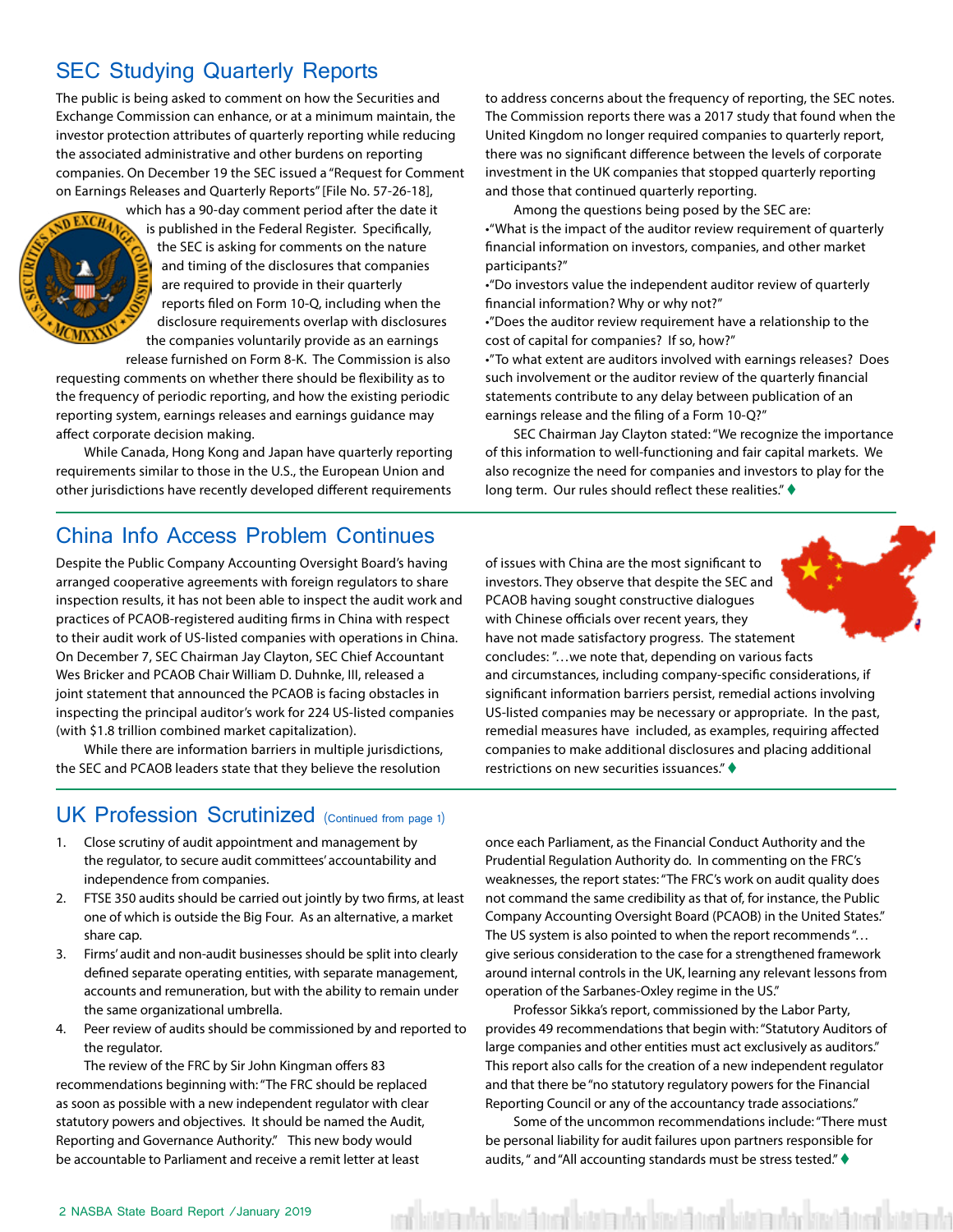# PRESIDENT'S MEMO

### **2019 – Meeting the Challenge of Change**

Last month, I ended 2018 by reflecting on the highlights of the year. While "reflection" is important, the success of any organization is predicated on anticipating the challenges and opportunities it faces. In December's memo, I mentioned the challenge of "gaining universal acknowledgement of the key changes [technology advances] that are occurring." That continues to be a challenge for the new year.

I read recently that Chevrolet will discontinue the *Impala*, and Ford will discontinue the *Taurus* in 2019. Interestingly, just a few years ago the *Impala* was the first American car to be named "Car of the Year" by *Consumer Reports* in over 20 years. Less than a decade ago, the *Taurus* was the best-selling car in the United States for five years running. General Motors and Ford invested millions to update and modernize these profitable family sedans and did not recognize that consumer choice had changed. Ironically, Chevrolet also announced that the highly acclaimed *Volt*, the first plug-in hybrid car made in the United States, will also be discontinued in 2019. The cause was not the economy, nor energy consumption, but the increase in popularity of the SUV. The lesson is the critical importance of recognition and then acknowledgement of change.



**Ken L. Bishop President & CEO**

For the last couple of years, we have continued to put a bright light on the inevitability of changes in and consumer expectations of the accounting profession, including the reliance on data analytics, artificial intelligence and blockchain. In 2019 we will witness the increased momentum of this transition. Recently, the State of Ohio announced that it will accept cryptocurrency for the payment of some taxes and fees. In late 2018, Ohio State Treasurer Josh Mandell said that Ohio is looking to attract businesses using blockchain. Treasurer Mandell told CNBC: "We're doing this to plant the flag in Ohio as the national and international leader in blockchain technology." Since Ohio's action, several other states have announced they are considering the acceptance of cryptocurrency and some states, including Georgia and Arizona, have seen legislation introduced. There have also been discussions about federal acceptance in the future.

The question to State Boards, and to the profession, is whether small firms and sole practitioners, who provide the vast majority of business and individual accounting and tax services, have the skills and knowledge needed to work with blockchain accounting and cryptocurrency? Will they be ready for attestation of place and time valuation of currency that was designed to be anonymous? In 2019, CPAs in Ohio and other places will be asked to meet that challenge.

These changes are occurring at a time when the lack of meaningful regulation of cryptocurrency is becoming evident. According to the *Wall Street Journal,* more than 90 cases have been brought to the SEC over the past two years, and investors have lost billions as cryptocurrency values have dropped. Because of the anonymity and international nature of cryptocurrency, the best that federal and state regulators can do is try and manage how the digital coins are offered. SEC Chairman Jay Clayton warned that his agency "may not be able to effectively pursue bad actors or recover funds" lost through investments in cryptocurrency.

I have no doubt that the U.S. accounting profession will ultimately rise to the challenge and will become the world's experts in dealing with these technology-driven changes. With the acceptance of cryptocurrency by governments and the determination of the IRS that gains made in cryptocurrency investments are taxable, consumer losses will inevitably generate complaints and questions about what is the responsibility of regulators, including State Boards of Accountancy? NASBA, with our mission to "enhance the effectiveness of State Boards of Accountancy," will do all we can to provide the necessary resources to meet these challenges.

Let me end by wishing each of you a safe, prosperous and happy new year, with its new -and continuing - challenges and opportunities.

*Semper ad meliora (Always toward better things).*



*— Ken L. Bishop President & CEO*

Jen L. Bohop

January 2019 / NASBA State Board Report 3